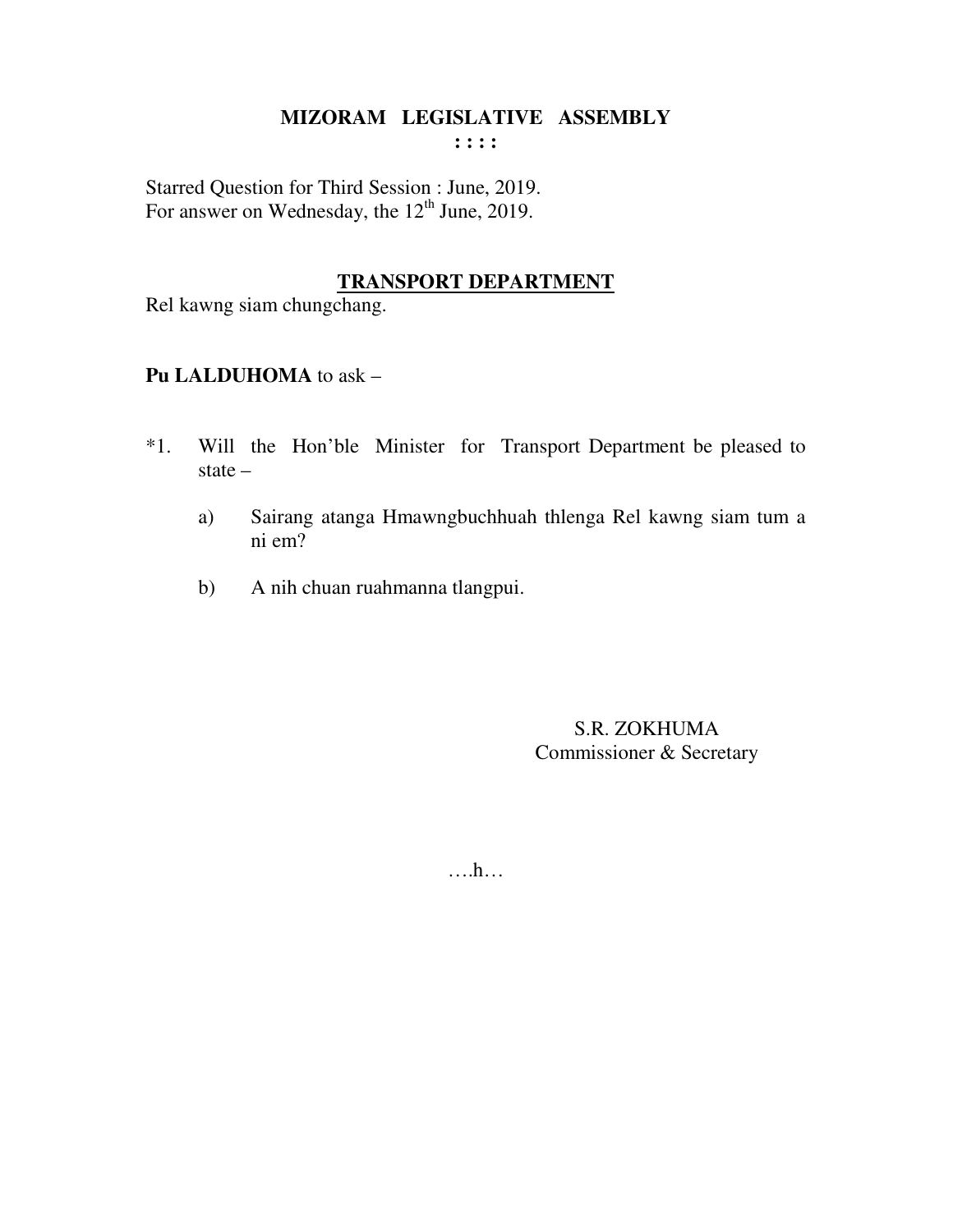Starred Question for Third Session : June, 2019. For answer on Wednesday, the  $12<sup>th</sup>$  June, 2019.

### **COMMERCE & INDUSTRIES DEPARTMENT**

Kaladan Multimodal Project leh Border Trade chungchang.

**Pu F. LALNUNMAWIA**  $\vert$  to ask – **Pu VANLALTANPUIA** 

- \*2. Will the Hon'ble Minister for Commerce & Industries Department be pleased to state –
	- a) Mizoram chhim lama Kaladan Multimodal Transit Transport Project hi engtika zawh leh hawn tum nge a nih? Physical achievement engzatnge ni tawh?
	- b) Kawrpuichhuah Border Trade hi eng chen nge hmalak a nih tawh?
	- c) Heng International Border Trade tihlawhtling tur hian engtinnge Sorkar a inbuatsaih?

S.R. ZOKHUMA Commissioner & Secretary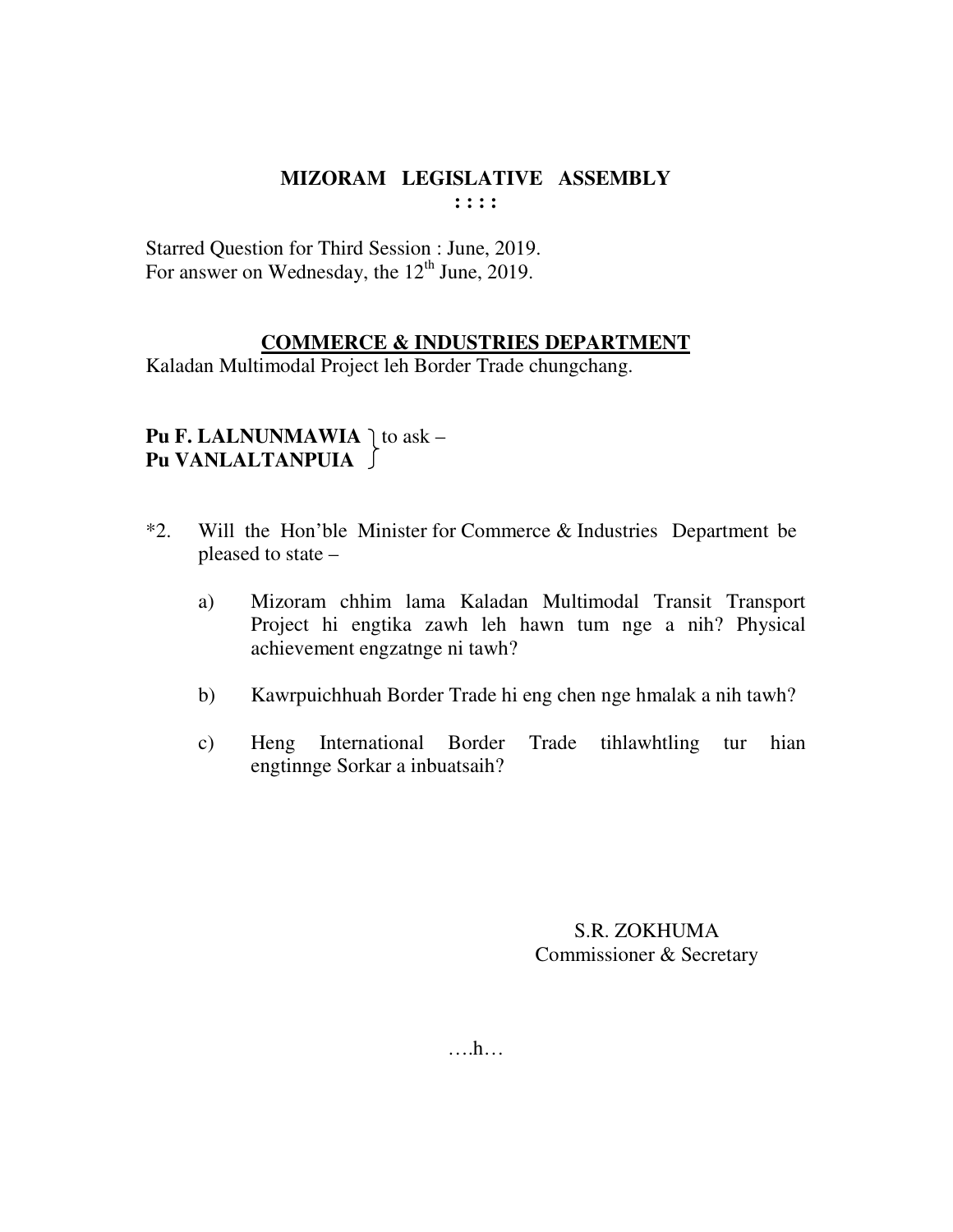Starred Question for Third Session : June, 2019. For answer on Wednesday, the  $12<sup>th</sup>$  June, 2019.

## **COMMERCE & INDUSTRIES DEPARTMENT**

Ramhlun market chungchang.

# **PU VANLALTHLANA** to ask -

- \*3. Will the Hon'ble Minister for Commerce & Industries Department be pleased to state –
	- a) Ramhlun market hi ram inpek a nih dawn a khawtlang leh sorkarin inremna an siam ang khan kalpui zel a ni em ?
	- b) Tunah hian eng atana hman nge a nih ?
	- c) Engtiang anga kalpui chhoh zel tum nge a nih ?

 S.R. ZOKHUMA Commissioner & Secretary

\*\*\*\*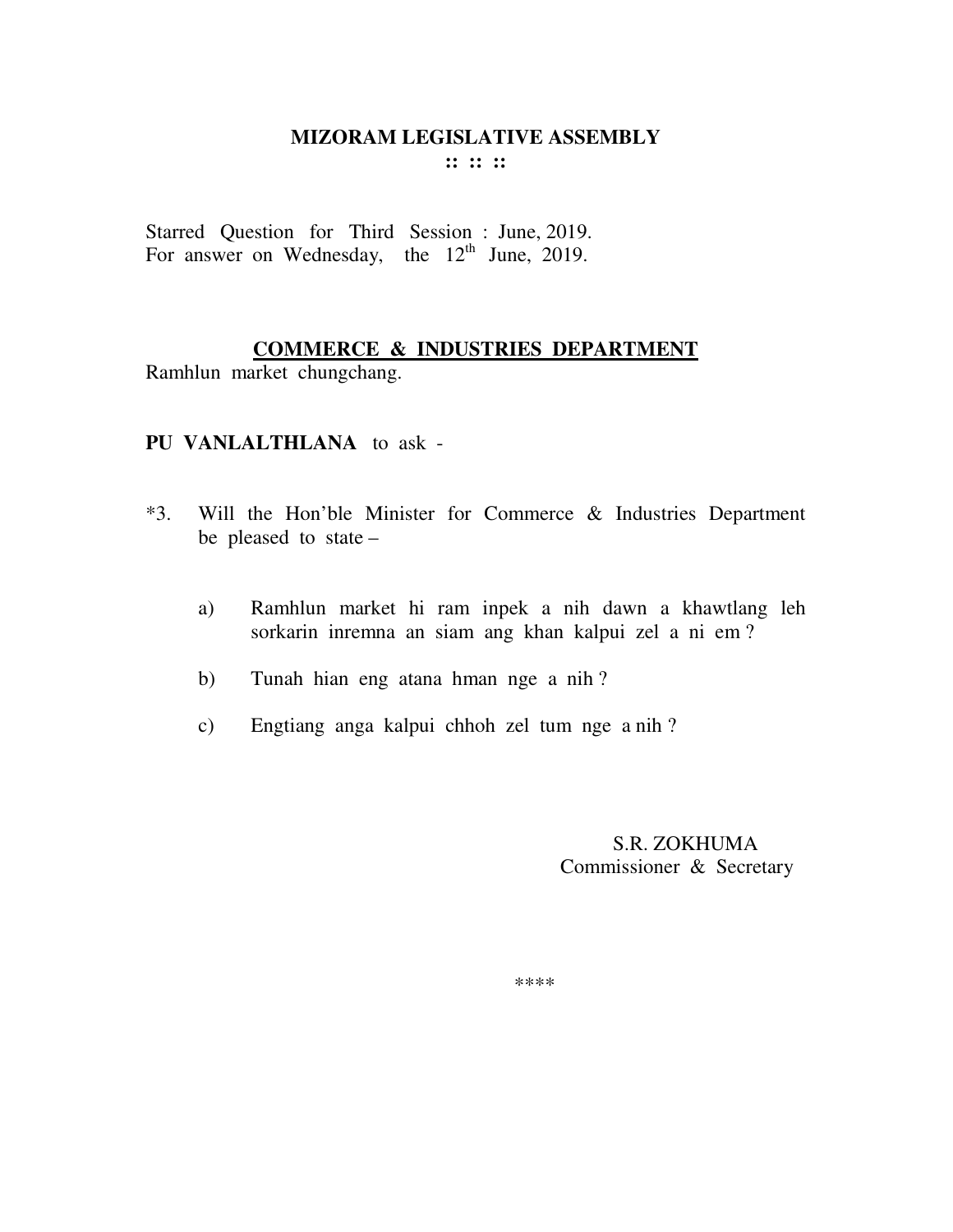**: : :** 

Starred Question for Third Session : June, 2019. For answer on Wednesday, the 12<sup>th</sup> June, 2019.

## **PUBLIC WORKS DEPARTMENT**

Pangkhua to Saisihchhuah kawng chungchang.

### **Pu H.BIAKZAUA** to ask –

- \*4. Will the Hon'ble Minister for Public Works Department be pleased to state –
	- (a) Pangkhua to Saisihchhuah (Tuipui) kawng BRO-in laih an tum, tun thlenga hna tan loh hi engvang nge?
	- (b) Kawng laih tan thuai a nih theihna tura hmalakna a awm em?

S.R.ZOKHUMA Commissioner & Secretary

\*\*z\*\*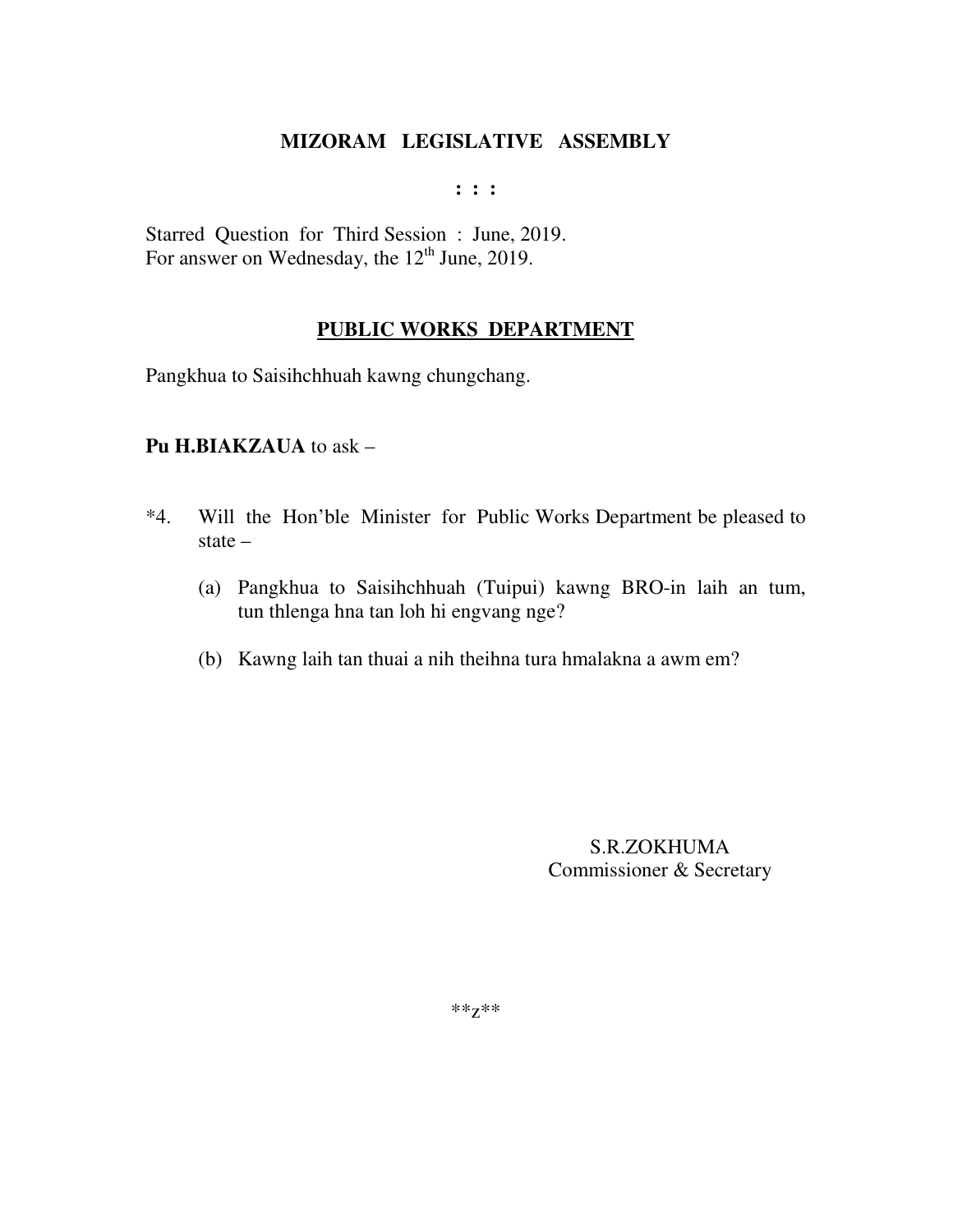Starred Question for Third Session : June, 2019. For answer on Wednesday, the 12<sup>th</sup> June, 2019.

## **COMMERCE & INDUSTRIES DEPARTMENT**

Chawhmeh zuartute chungchang.

## Pu VANLALTANPUIA to ask -

- Will the Hon'ble Minister for Commerce & Industries Department be  $*5.$ pleased to state -
	- Sabji Bazar a thlai, chawhmeh leh nepnawi zuartute seat  $a)$ man engzatnge?
	- District tin rate a in ang em?  $b)$
	- Inrinni zinga Aizawl khawpui kawng dung tluana chawhmeh  $\mathbf{c})$ zuartute tan ruahmanna thar kalpui tumna a awm em?

S.R. ZOKHUMA Commissioner & Secretary

 $\dots h\dots$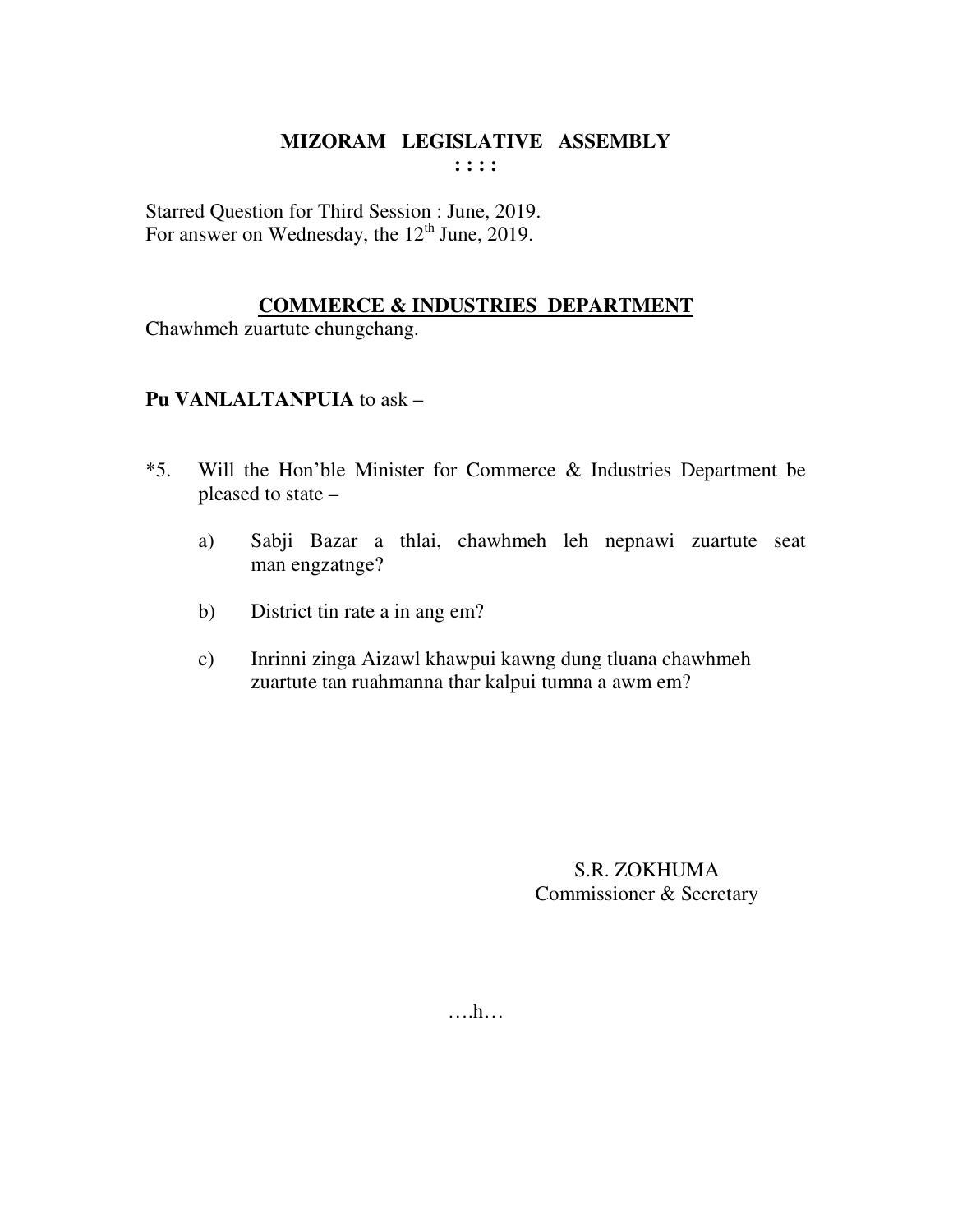Starred Question for Third Session : June, 2019. For answer on Wednesday, the  $12<sup>th</sup>$  June, 2019.

### **PUBLIC WORKS DEPARTMENT**

Leilawn (bridge) dawh chungchang.

## **Pu NIHAR KANTI CHAKMA** to ask –

\*6. Will the Hon'ble Minister for Public Works Department be pleased to state –

 Khawthlang Tuipui ah leilawn (bridge) engtikah nge dawh theih a nih ang?

> S.R. ZOKHUMA Commissioner & Secretary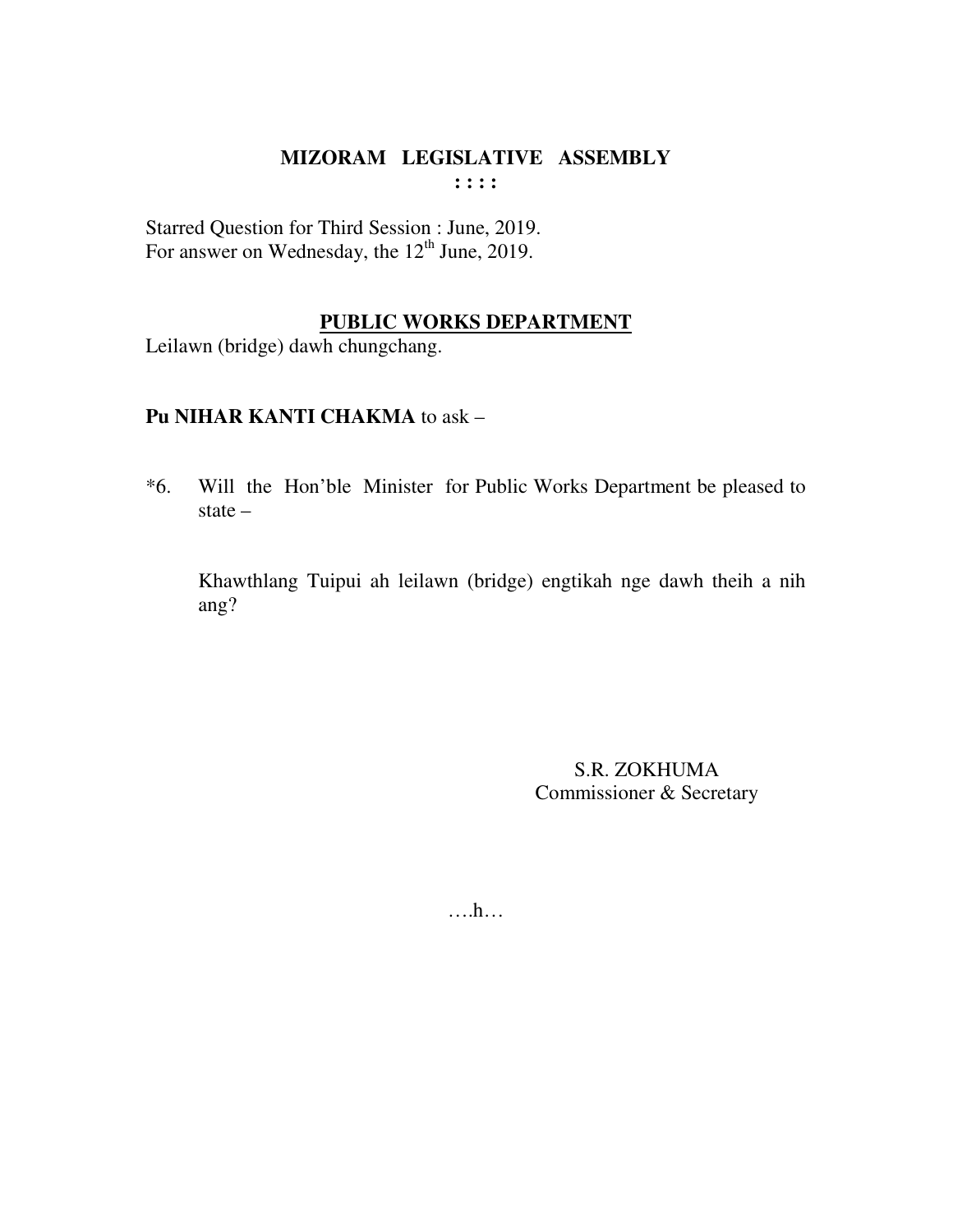Starred Question for Third Session : June, 2019. For answer on Wednesday, the  $12<sup>th</sup>$  June, 2019.

### **FINANCE DEPARTMENT**

1<sup>st</sup> Mizoram Finance Commission sum ruahman chungchang.

### **Pu LALDUHOMA** to ask –

\*7. Will the Hon'ble Minister for Finance Department be pleased to state –

1<sup>st</sup> Mizoram Finance Commission recommendation anga kum 2019-2020 chhunga Absolute Shares of Individual Village Council and Local Council atana sum ruahman hi khawi atanga hmuh tur nge a nih?

> S.R. ZOKHUMA Commissioner & Secretary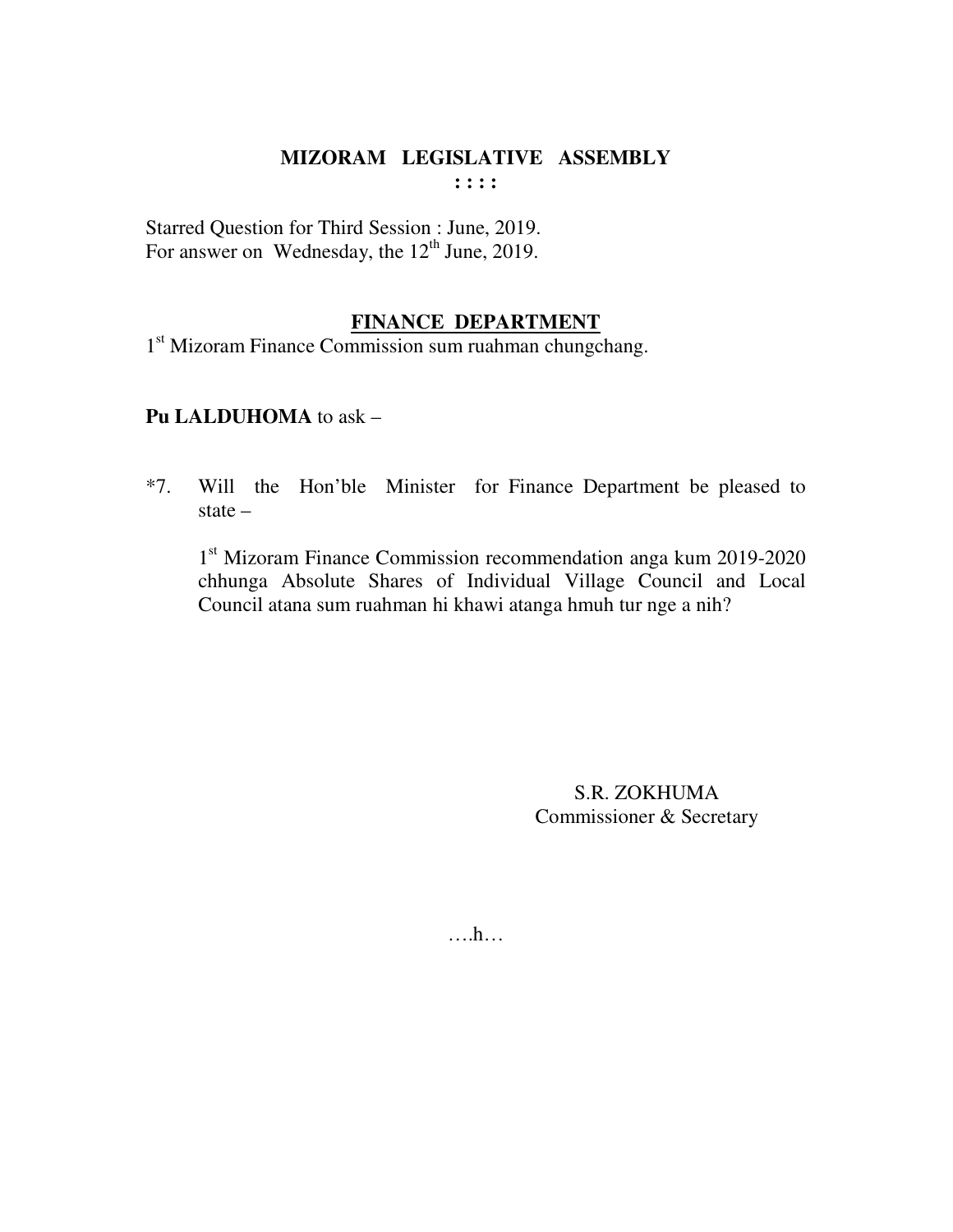Starred Question for Third Session : June, 2019.<br>For answer on Wednesday, the 12<sup>th</sup> June, 2019.

## PUBLIC WORKS DEPARTMENT

Lei chim chungchang.

## Pu LALDUHOMA to ask -

- $*8.$ Will the Hon'ble Minister for Public Works be pleased to state  $-$ 
	- Thenzawl leh Buarpui inkar Tlawng Lei kha engtikah nge a chim?  $a)$
	- Eng nge a chim chhan?  $b)$
	- Tunge contractor?  $c)$
	- Siamthat a ni tawh em?  $\mathbf{d}$

S.R. ZOKHUMA Commissioner & Secretary

 $\dots h\dots$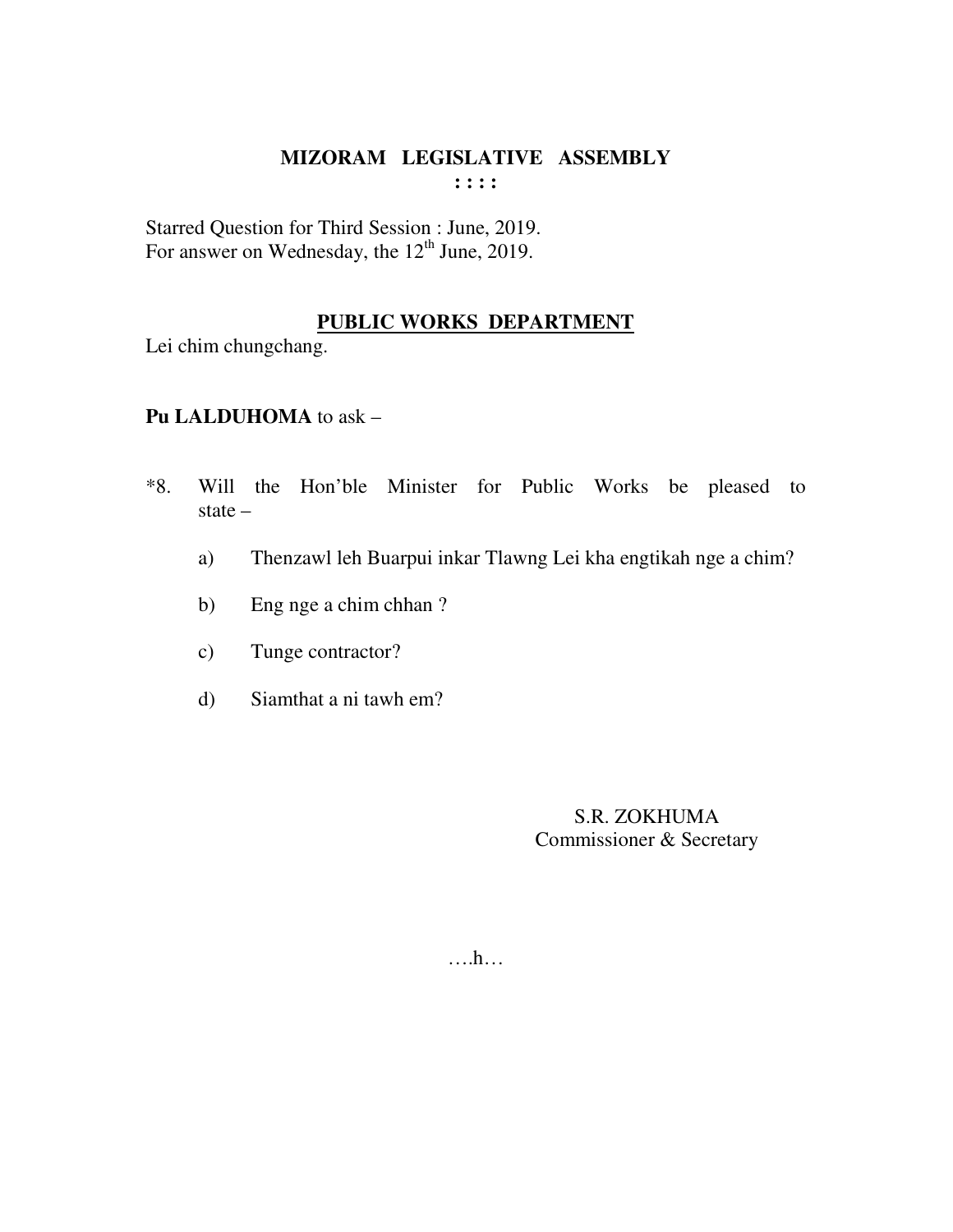Starred Question for Third Session : June, 2019. For answer on Wednesday, the  $12<sup>th</sup>$  June, 2019.

## **COMMERCE & INDUSTRIES DEPARTMENT**

Thingdawl ITI chungchang.

## Pu ANDREW H. THANGLIANA to ask -

\*9. Will the Hon'ble Minister for Commerce & Industries Department be pleased to state -

Thingdawl khua a I.T.I (Industrial Training Institute) dah tura ruahmanna kal mek hi enge a thlen tawh?

> S.R. ZOKHUMA Commissioner & Secretary

 $\dots$ ...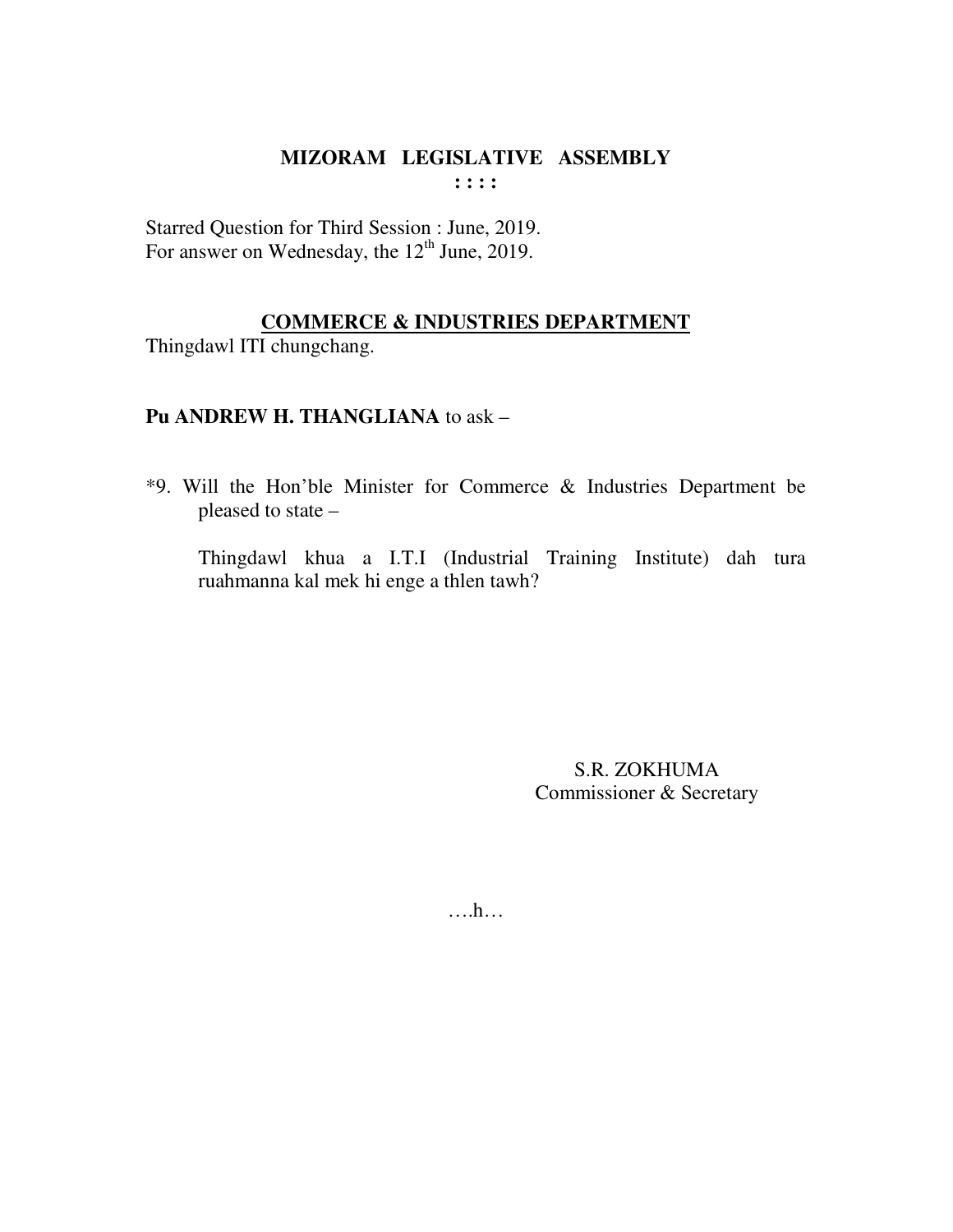Starred Question for Third Session : June, 2019. For answer on Wednesday, the  $12<sup>th</sup>$  June, 2019.

### **FINANCE DEPARTMENT**

Consultancy Firm leh Construction Company chungchang.

### Pu VANLALTANPUIA to ask -

- \*10. Will the Hon'ble Minister for Finance Department be pleased to state  $-$ 
	- Consultancy Firm leh Construction company-te a) tun dinhmunah engzatnge State Sorkar-ah empanelled a nih?
	- Heng private firm-te rawihna rate mumal tak siam a ni em?  $b)$

S.R. ZOKHUMA Commissioner & Secretary

 $\dots h\dots$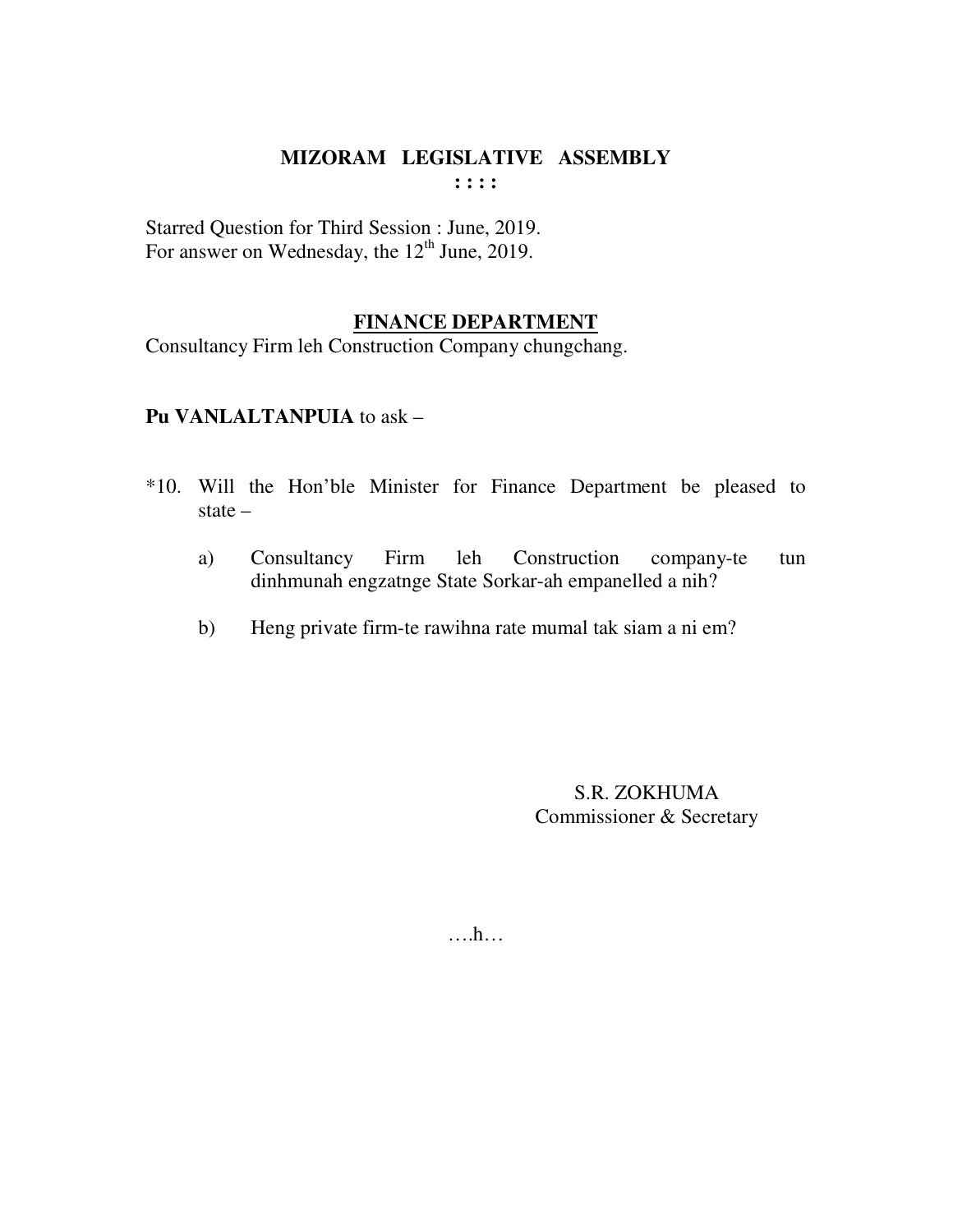**: : :** 

Starred Question for Third Session : June, 2019. For answer on Wednesday, the  $12<sup>th</sup>$  June, 2019.

## **COMMERCE & INDUSTRIES DEPARTMENT**

Mizoram buh thar hralh chhuah chungchang.

## **Pu V.L.ZAITHANZAMA** to ask –

- \*11. Will the Hon'ble Minister for Commerce & Industries Department be pleased to state –
	- (a) Mizorama buh thar, State danga hralh chhuah ni a an sawi thin hi tak tak a ni em?
	- (b) Kum 2016-2017 leh 2017-2018 chhung khan Commerce & Industries Department atangin Mizoram atanga buh thar hralh chhuah phalna engzatnge pekchhuah a nih?

S.R.ZOKHUMA Commissioner & Secretary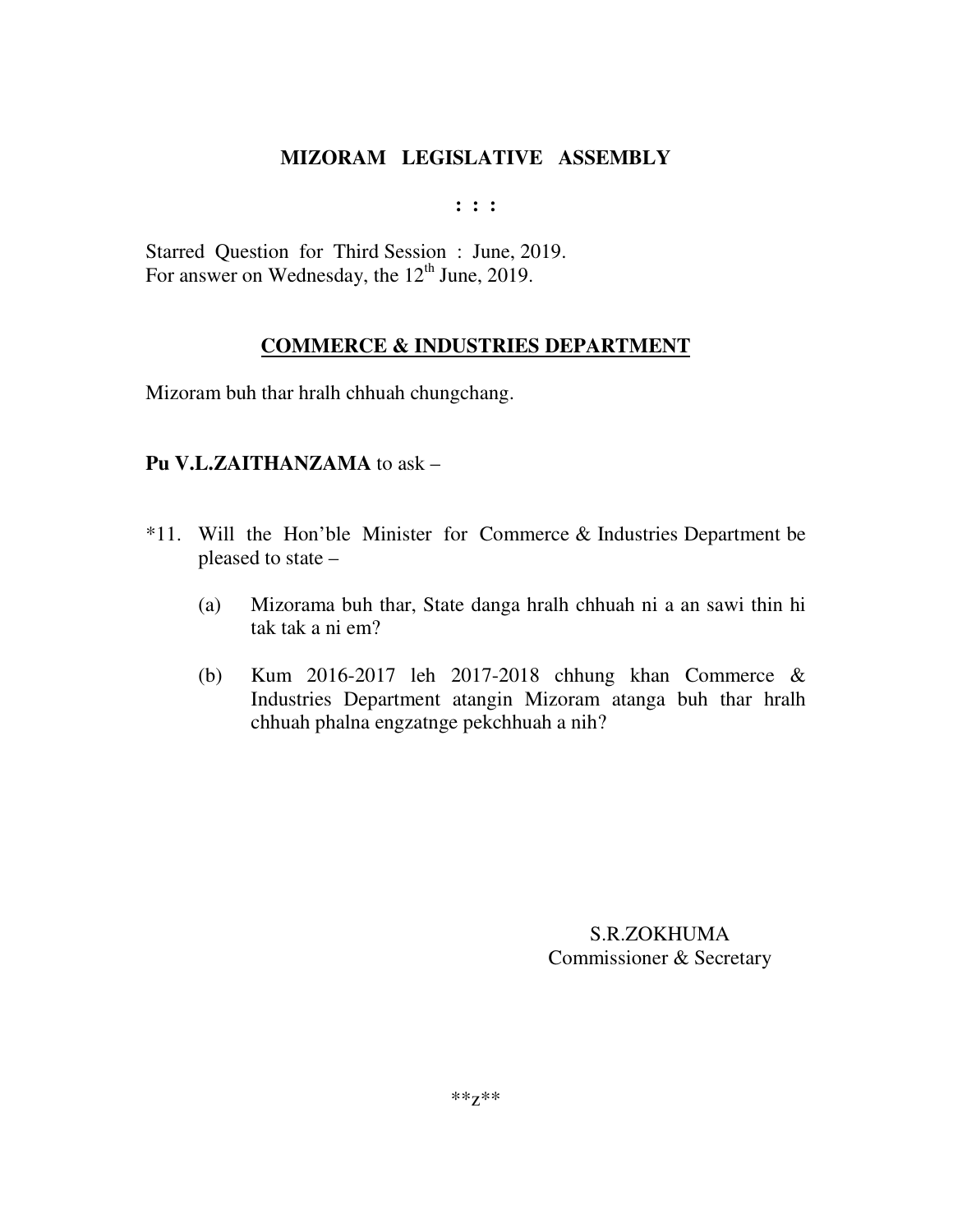#### MIZORAM LEGISLATIVE ASSEMBLY  $\mathbf{11} \ \mathbf{12} \ \mathbf{13}$

Starred Question for Third Session : June, 2019. Commencing from Wednesday, the  $12<sup>th</sup>$  June, 2019.

#### **COMMERCE & INDUSTRIES DEPARTMENT**

CTS leh CCIS dawngtute chungchang.

### PU VANLALTHLANA to ask -

\*12. Will the Hon'ble Minister for Commerce & Industries Department be pleased to state -

CTS leh CCIS dawng turte hi an address thehluhah physical verification neih thin a ni em?

> S.R. ZOKHUMA Commissioner & Secretary

 $***V***$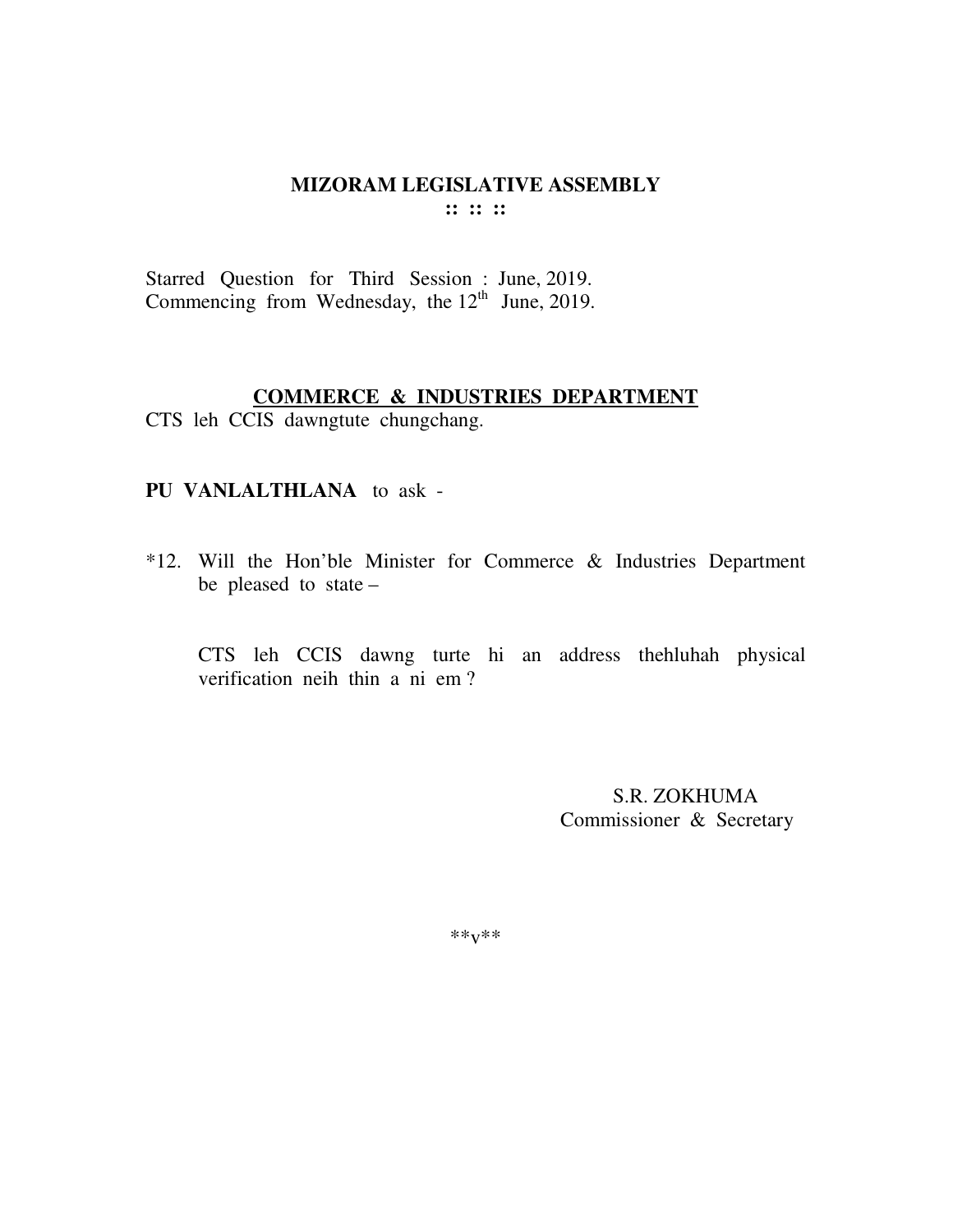**: : :** 

Starred Question for Third Session : June, 2019. For answer on Wednesday, the  $12<sup>th</sup>$  June, 2019.

## **LOCAL ADMINISTRATION DEPARTMENT**

Village Council indan dil chungchang.

### **Pu LALDUHOMA** to ask –

- \*13. Will the Hon'ble Minister for Local Administration Department be pleased to state –
	- (a) Serchhip Darnam Venga Village Council indan an dil chungchangah political party pakhatin party dangte chuh ve lo tura an tih hi sorkarin a hria em?
	- (b) Party dang hian kian theilo se, Village Council hi pek a ni tho ang em?

S.R.ZOKHUMA Commissioner & Secretary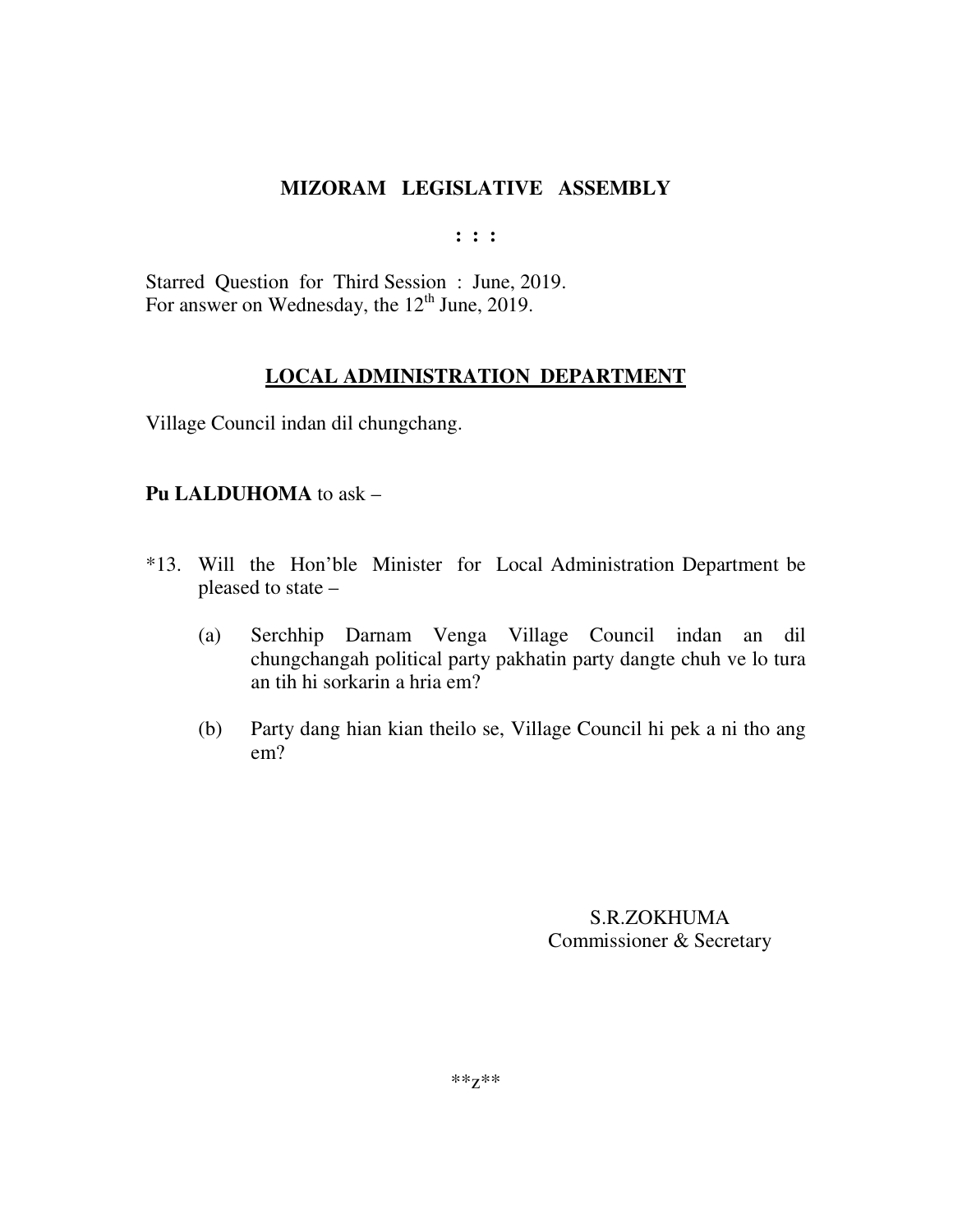Starred Question for Third Session : June, 2019. For answer on Wednesday, the 12<sup>th</sup> June, 2019.

## **COOPERATION DEPARTMENT**

Primary Agricultural Cooperative Society chungchang.

## Pu LALDUHOMA to ask -

- \*14. Will the Hon'ble Minister for Cooperation Department be pleased to state  $-$ 
	- Agricultural Constituency chhungah a) Serchhip Primary Cooperative Society engzat nge computerized tawh a nih?
	- La computerize loh an awm chuan engzat nge? Engtik nge  $b)$ computerization hi zawh a nih theih ang?

S.R. ZOKHUMA Commissioner & Secretary

 $\dots$ ...